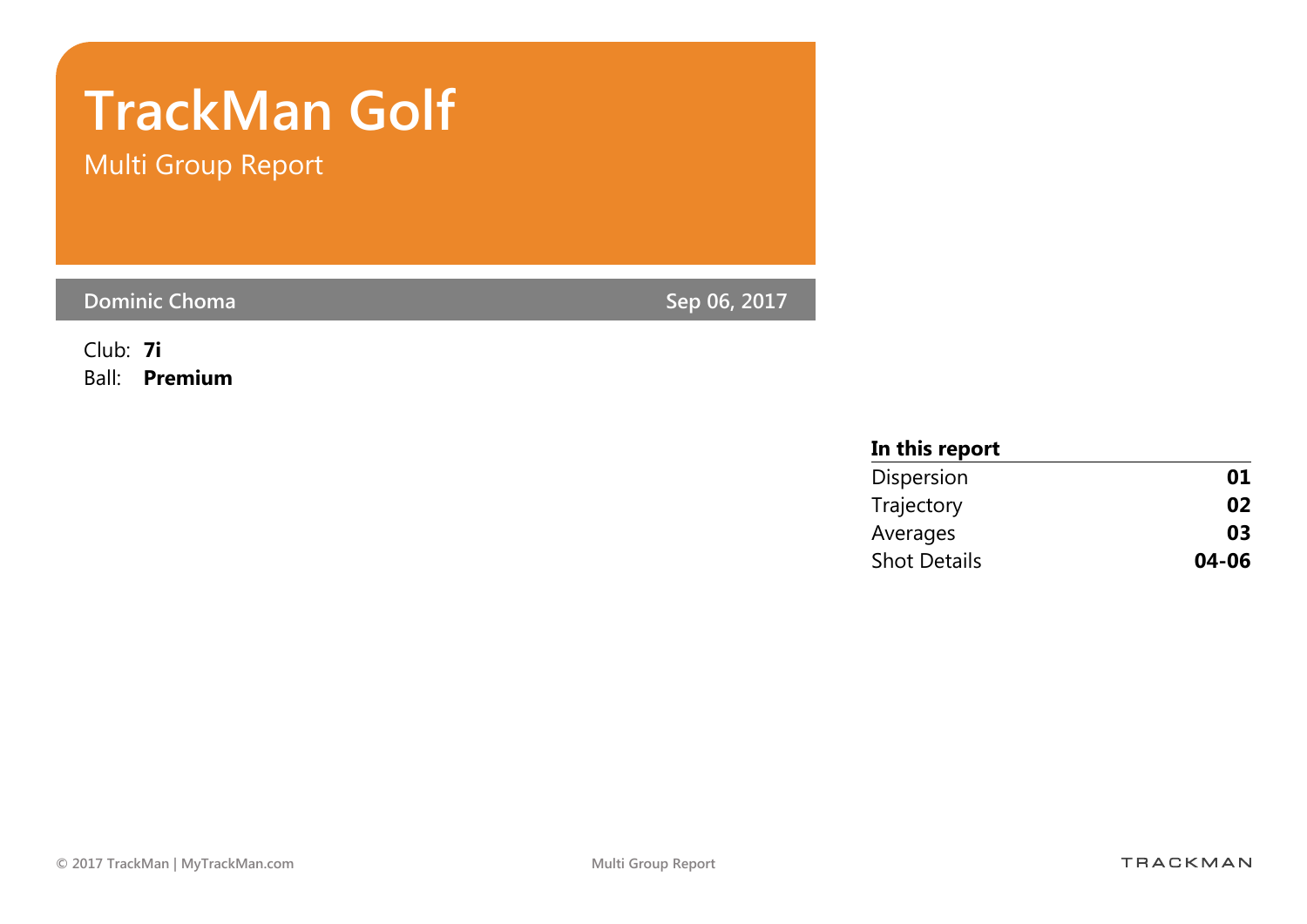## Dispersion Dominic Choma | Sep 06, 2017 01



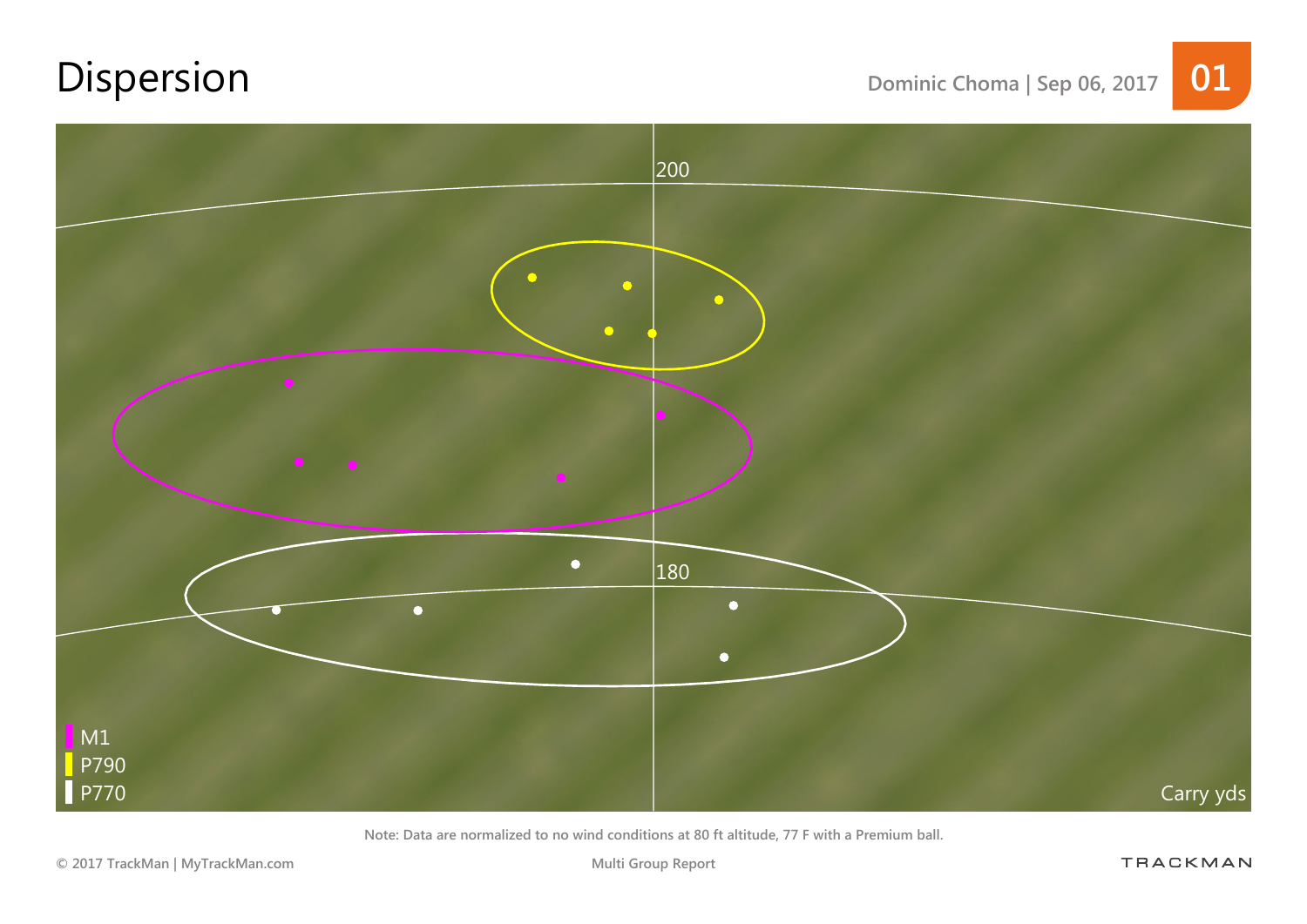### Trajectory Dominic Choma | Sep 06, 2017 02



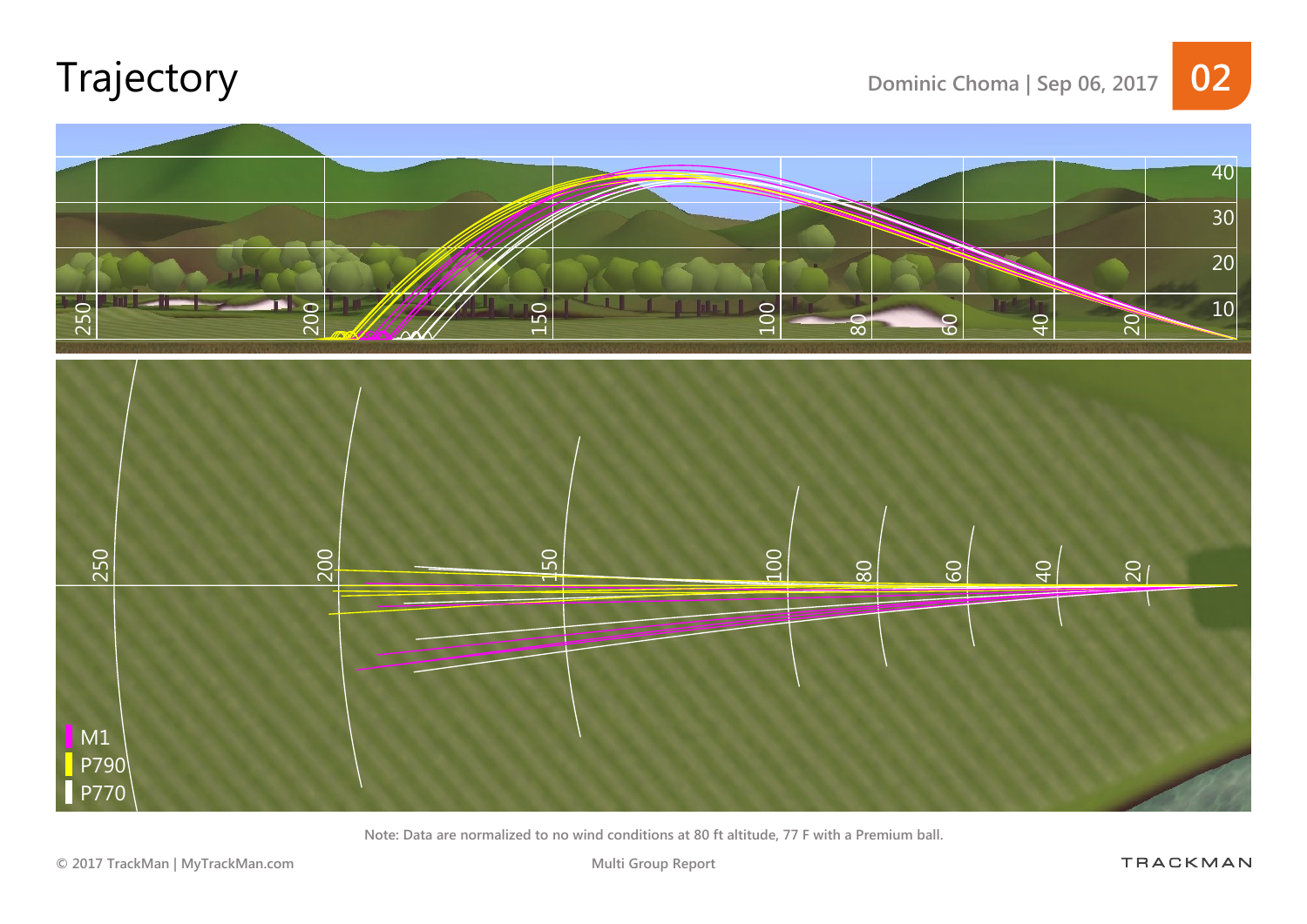Averages Dominic Choma | Sep 06, 2017 03



|             | <b>CLUB SPEED</b> | <b>BALL SPEED</b> | <b>LAUNCH ANG.</b> | <b>SPIN RATE</b> | <b>CARRY</b> | LAND. ANG. | <b>SPIN AXIS</b> | <b>HEIGHT</b> |  |
|-------------|-------------------|-------------------|--------------------|------------------|--------------|------------|------------------|---------------|--|
|             | mph               | mph               | deg                | rpm              | yds          | deg        | deg              |               |  |
| M1          | 94.9              | 134.4             | 14.1               | 6884             | 187.7        | 49.5       | $-1.9$           | 107.6         |  |
| <b>P790</b> | 98.3              | 137.0             | 13.3               | 6428             | 194.0        | 49.0       | $-0.4$           | 107.6         |  |
| <b>P770</b> | 96.9              | 131.1             | 15.0               | 7878             | 179.1        | 49.9       | $-0.2$           | 106.0         |  |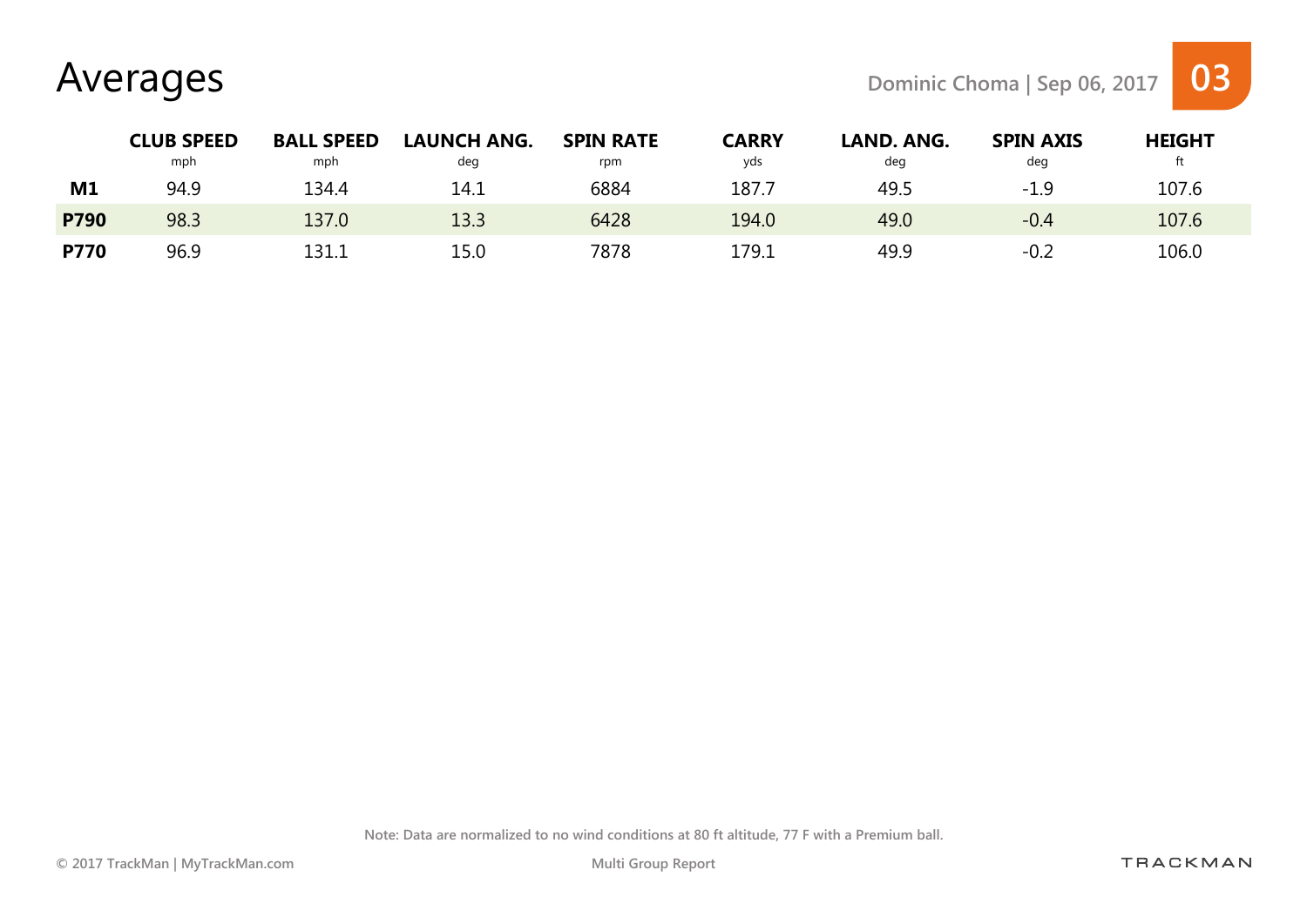#### Shot Details Details Dominic Choma | Sep 06, 2017 04



M1

| <b>STROKE NO</b> | <b>CLUB SPEED</b><br>mph | <b>BALL SPEED</b><br>mph | <b>LAUNCH ANG.</b><br>deg | <b>SPIN RATE</b><br>rpm | <b>CARRY</b><br>yds | LAND. ANG.<br>deg | <b>SPIN AXIS</b><br>deg | <b>HEIGHT</b> |
|------------------|--------------------------|--------------------------|---------------------------|-------------------------|---------------------|-------------------|-------------------------|---------------|
|                  | 94.0                     | 133.9                    | 14.0                      | 6870                    | 187.0               | 49.1              | $-3.8$                  | 105.9         |
| $\overline{2}$   | 94.5                     | 133.1                    | 15.8                      | 6604                    | 186.6               | 50.8              | $-3.8$                  | 114.4         |
| 3                | 95.0                     | 136.9                    | 13.0                      | 6967                    | 191.0               | 48.9              | $-5.1$                  | 105.7         |
| 4                | 95.8                     | 133.6                    | 13.1                      | 7191                    | 185.4               | 48.3              | 0.8                     | 100.7         |
| 5                | 95.4                     | 134.7                    | 14.6                      | 6786                    | 188.5               | 50.1              | 2.4                     | 111.2         |
| <b>Average</b>   | 94.9                     | 134.4                    | 14.1                      | 6884                    | 187.7               | 49.5              | $-1.9$                  | 107.6         |
| Consistency      | 0.6                      | 1.3                      | 1.0                       | 195                     | 1.9                 | 0.9               | 2.9                     | 4.8           |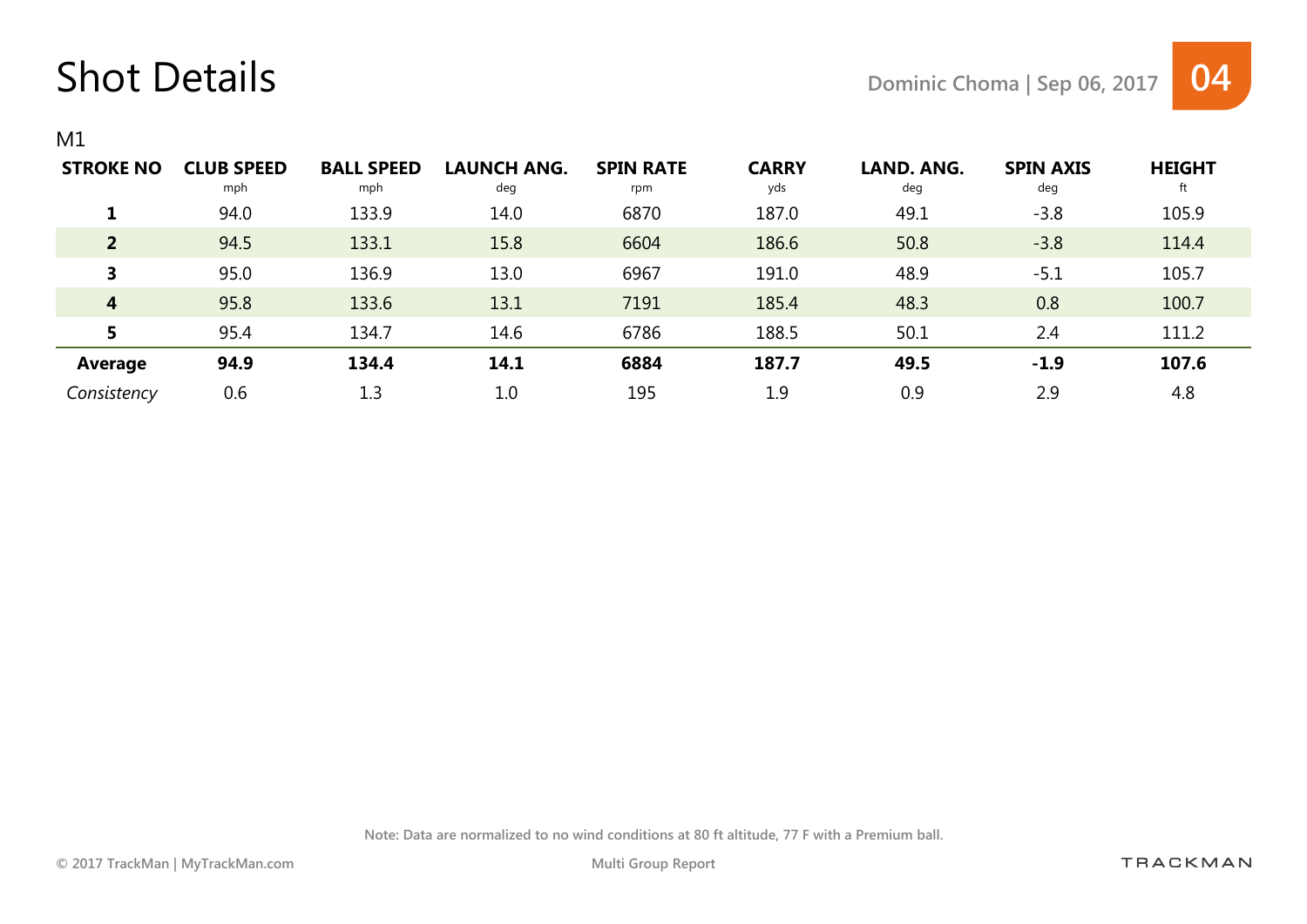#### Shot Details Details Dominic Choma | Sep 06, 2017 05



P790

| <b>STROKE NO</b> | <b>CLUB SPEED</b><br>mph | <b>BALL SPEED</b><br>mph | <b>LAUNCH ANG.</b><br>deg | <b>SPIN RATE</b><br>rpm | <b>CARRY</b><br>yds | LAND. ANG.<br>deg | <b>SPIN AXIS</b><br>deg | <b>HEIGHT</b><br>ft |
|------------------|--------------------------|--------------------------|---------------------------|-------------------------|---------------------|-------------------|-------------------------|---------------------|
|                  | 98.7                     | 137.9                    | 13.4                      | 6482                    | 194.9               | 49.5              | 1.7                     | 110.1               |
| $\overline{2}$   | 98.5                     | 137.7                    | 13.2                      | 6332                    | 195.4               | 49.0              | $-3.8$                  | 108.2               |
| 3                | 98.6                     | 137.2                    | 13.2                      | 6421                    | 194.2               | 48.9              | 1.7                     | 107.5               |
| $\overline{4}$   | 97.8                     | 136.5                    | 12.9                      | 6553                    | 192.6               | 48.4              | 0.1                     | 104.3               |
| 5                | 98.1                     | 135.9                    | 13.7                      | 6351                    | 192.7               | 49.1              | $-1.5$                  | 107.9               |
| Average          | 98.3                     | 137.0                    | 13.3                      | 6428                    | 194.0               | 49.0              | $-0.4$                  | 107.6               |
| Consistency      | 0.3                      | 0.7                      | 0.3                       | 82                      | 1.2                 | 0.3               | 2.1                     | 1.9                 |